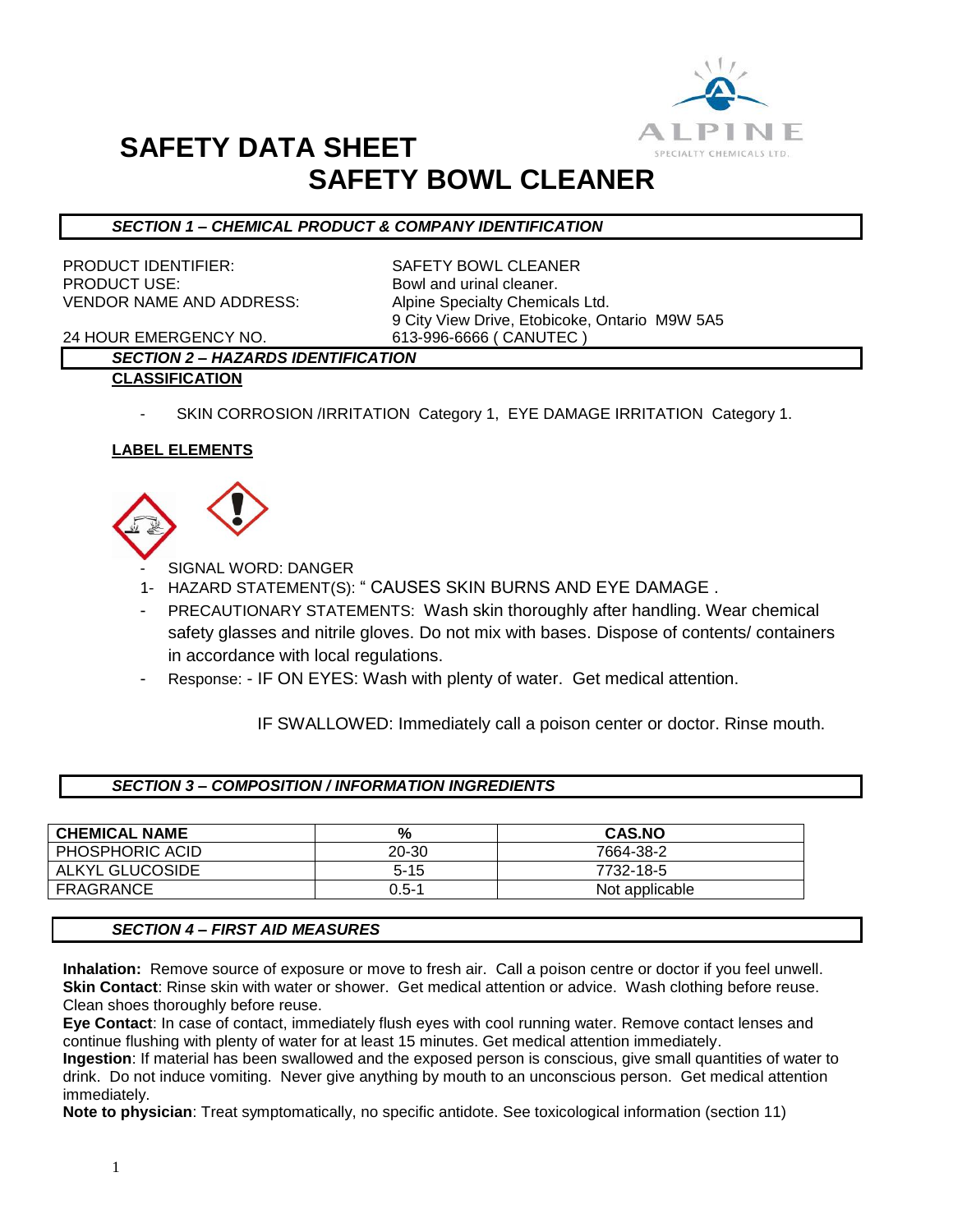# **SAFETY DATA SHEET SAFETY BOWL CLEANER**

### *SECTION 5 – FIRE FIGHTING MEASURES*

#### **Extinguishing Media:**

**Suitable Extinguishing Media:** Use water spray, fog or foam.

**Unsuitable Extinguishing Media:** None known

 **Specific hazards arising from the product:** Not flammable.

**Hazardous thermal decomposition products:** Decomposition products may include the following materials: carbon dioxide, carbon monoxide and phosphorous oxides.

#### **Advice for fire-fighters:**

Fire-fighters should wear appropriate protective equipment and self-contained breathing apparatus (SCBA) with a full face-piece operated in positive pressure mode.

#### *SECTION 6 – ACCIDENTAL RELEASE MEASURES*

#### **Personal precautions, protective equipment and emergency procedures:**

Wear suitable protective clothing. Wear eve/face protection.

**Environmental precautions:** Avoid contact of large amounts of spilled material and runoff with soil and surface waterways.

**Methods and materials for containment and cleaning up**: Keep people away from spill. Put on appropriate personal protective equipment. Absorb/neutralize liquid material. Use a tool to scoop up solid or absorbed material and put into appropriate labeled container. Use a water rinse for final clean-up.

*SECTION 7 – HANDLING AND STORAGE*

**Precautions for safe handling**: Do not ingest. Do not get in eyes, on skin, or on clothing. Avoid breathing vapours, spray or mists. Keep container closed. Use only with adequate ventilation. Wash thoroughly after handling. Do not mix with bleach or other chlorinated products, will cause chlorine gas.

**Storage Procedures**: Keep containers closed when not in use. Do not freeze. Store between the following temperatures: 5 to 40°C.

### *SECTION 8 – EXPOSURE CONTROLS/PERSONAL PROTECTION*

|                      | <b>ACGIH</b><br>TLV |                    | <b>OSHA PEL</b> |         | AIHA WEEL         |                     |
|----------------------|---------------------|--------------------|-----------------|---------|-------------------|---------------------|
| <b>CHEMICAL NAME</b> | TWA                 | STEL (15<br>min    | TWA             | Ceiling | 8 hour TWA        | Short term TWA<br>© |
| Phosphoric acid      | Not available       | $3 \text{ mg/m}^3$ | Not available   |         | ma/m <sup>3</sup> |                     |
| Alkyl glucoside      | Not available       |                    | Not available   |         | Not available     |                     |

ACGIH= American Conference of Governmental Industrial Hygienists. TLV = Threshold Limit Value. TWA = Timeweighted Average. STEL = Short-term Exposure Limit OSHA = US Occupational Safety and Health Administration. PEL = Permissible Exposure Limits. AIHA = AIHA Guideline Foundation. WEEL = Workplace Environmental Exposure Limit.

**Appropriate Engineering Control**: Good general ventilation should be sufficient to control worker exposure to airborne contaminants.

#### **Individual Protection Measure:**

**Eye/Face Protection:** Do not get into eyes. Wear chemical safety goggles.

**Skin Protection:** Use protective equipment necessary to prevent skin contact. Rinse with water.

**Respiratory protection**: Not required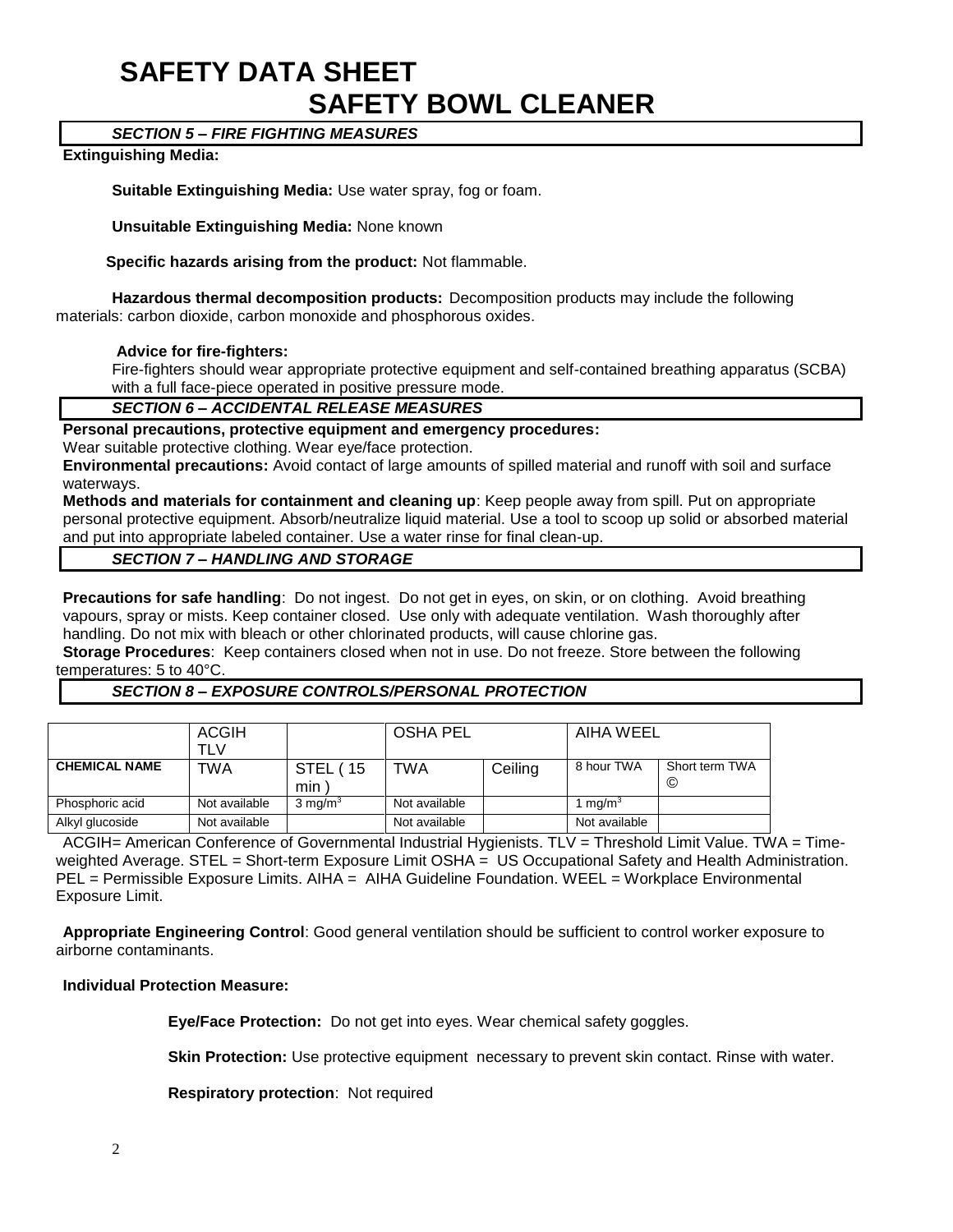# **SAFETY DATA SHEET SAFETY BOWL CLEANER**

# *SECTION 9 – PHYSICAL AND CHEMICAL PROPERTIES*

| Appearance:                                     | Blue, opaque viscous liquid.                                                |  |  |  |
|-------------------------------------------------|-----------------------------------------------------------------------------|--|--|--|
| Odour:                                          | Odourless.                                                                  |  |  |  |
| <b>Odor Threshold:</b>                          | Not available                                                               |  |  |  |
| Initial boiling point and<br>boiling range      | Not available                                                               |  |  |  |
| $pH$ :                                          | $1.6(100\%)$                                                                |  |  |  |
| <b>Melting Point:</b>                           | Not available                                                               |  |  |  |
| <b>Thermal decomposition:</b>                   | Not available                                                               |  |  |  |
| <b>Flash Point:</b>                             | Not available                                                               |  |  |  |
| <b>Evaporation Rate:</b>                        | Not available                                                               |  |  |  |
| <b>Flammability:</b>                            | Not available                                                               |  |  |  |
| <b>Explosive Limit:</b>                         | Not available                                                               |  |  |  |
| <b>Upper explosion limit:</b>                   | Not available                                                               |  |  |  |
| Lower explosion limit:                          | Not available                                                               |  |  |  |
| <b>Relative Density:</b>                        | Approx. = $1.12$ (Water = 1)                                                |  |  |  |
| <b>Viscosity:</b>                               | Not available                                                               |  |  |  |
| VOC:                                            | Not available                                                               |  |  |  |
| Solubility in water:                            | Soluble                                                                     |  |  |  |
| Solubility in other solvents:                   | Not available                                                               |  |  |  |
| <b>Partition coefficient:</b><br>noctanol/water | Not available                                                               |  |  |  |
| Molecular weight:                               | Not available                                                               |  |  |  |
| <b>Oxidizing properties:</b>                    | Not available                                                               |  |  |  |
| Auto ignition temperature                       | Not available                                                               |  |  |  |
| <b>SECTION 10 - STABILITY AND REACTIVITY</b>    |                                                                             |  |  |  |
| <b>STABILITY:</b><br><b>INCOMPATIRII ITY·</b>   | <b>Stable</b><br>Extremely reactive or incompatible with bases. Reactive or |  |  |  |

**INCOMPATIBILITY**: Extremely reactive or incompatible with bases. Reactive or incompatible with metals. Do not mix with bleach or other chlorinated products - will cause chlorine gas<br> **HAZARDOUS DECOMPOSITION PRODUCTS:** None under normal conditions of storage and u None under normal conditions of storage and use.<br>Will not occur. **HAZARDOUS POLYMERIZATION: CONDITIONS TO AVOID:** Do not store near bleach.